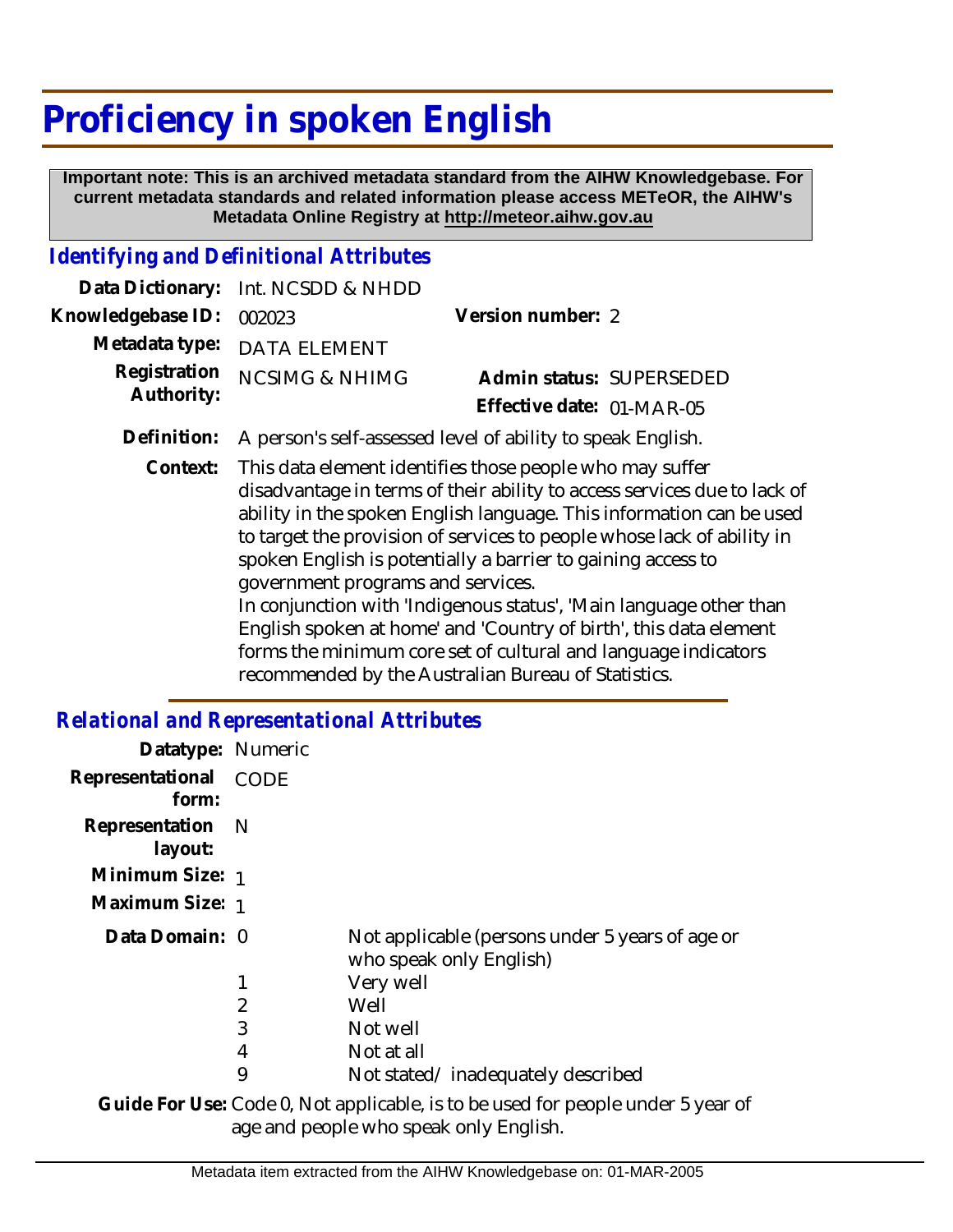Code 9, Not stated/inadequately described, is not to be used on primary collection forms. It is primarily for use in administrative collections when transferring data from data sets where the item has not been collected.

Collection Methods: This data element is only intended to be collected if a person has a 'Main language other than English spoken at home'; and/or 'First Language spoken' is not English.

Recommended question:

How well do you speak English? (tick one)

- 1. Very well
- 2. Well
- 3. Not well
- 4. Not at all

Generally this would be a self-reported question, but in some circumstances (particularly where a person does not speak English well) assistance will be required in answering this question. It is important that the person's self-assessed proficiency in spoken English be recorded wherever possible. This data element does not purport to be a technical assessment of proficiency but is a selfassessment in the four broad categories outlined above.

This data element is not relevant to and should not be collected for persons under the age of five years.

While agencies are encouraged to use the recommended question described above, it is acknowledged that this is not always possible in practice. For example, where the data collection is a by-product of the provision of a health or community service, the information may be ascertained using different means. However, this standard should be used wherever practically possible.

Related metadata: supersedes the NHDD data element Proficiency in spoken English version 1 supersedes the NCSDD data element Proficiency in spoken English version 1

## *Administrative Attributes*

| Source Document: Australian Bureau of Statistics 1999. Standards for Statistics on<br>Cultural and Language Diversity 1999. Cat. no. 1289.0. Canberra:<br>ABS.            |
|---------------------------------------------------------------------------------------------------------------------------------------------------------------------------|
| Reference through: <http: <="" td=""></http:>                                                                                                                             |
| www.abs.gov.au/Ausstats/abs@.nsf/StatsLibrary>.<br>Select Other ABS Statistical Standards, Standards for Social,<br>Labour and Demographic Variables, Language Variables. |
| Source Organisation: Australian Bureau of Statistics<br>National Health Data Committee and National Community<br>Services Data Committee                                  |